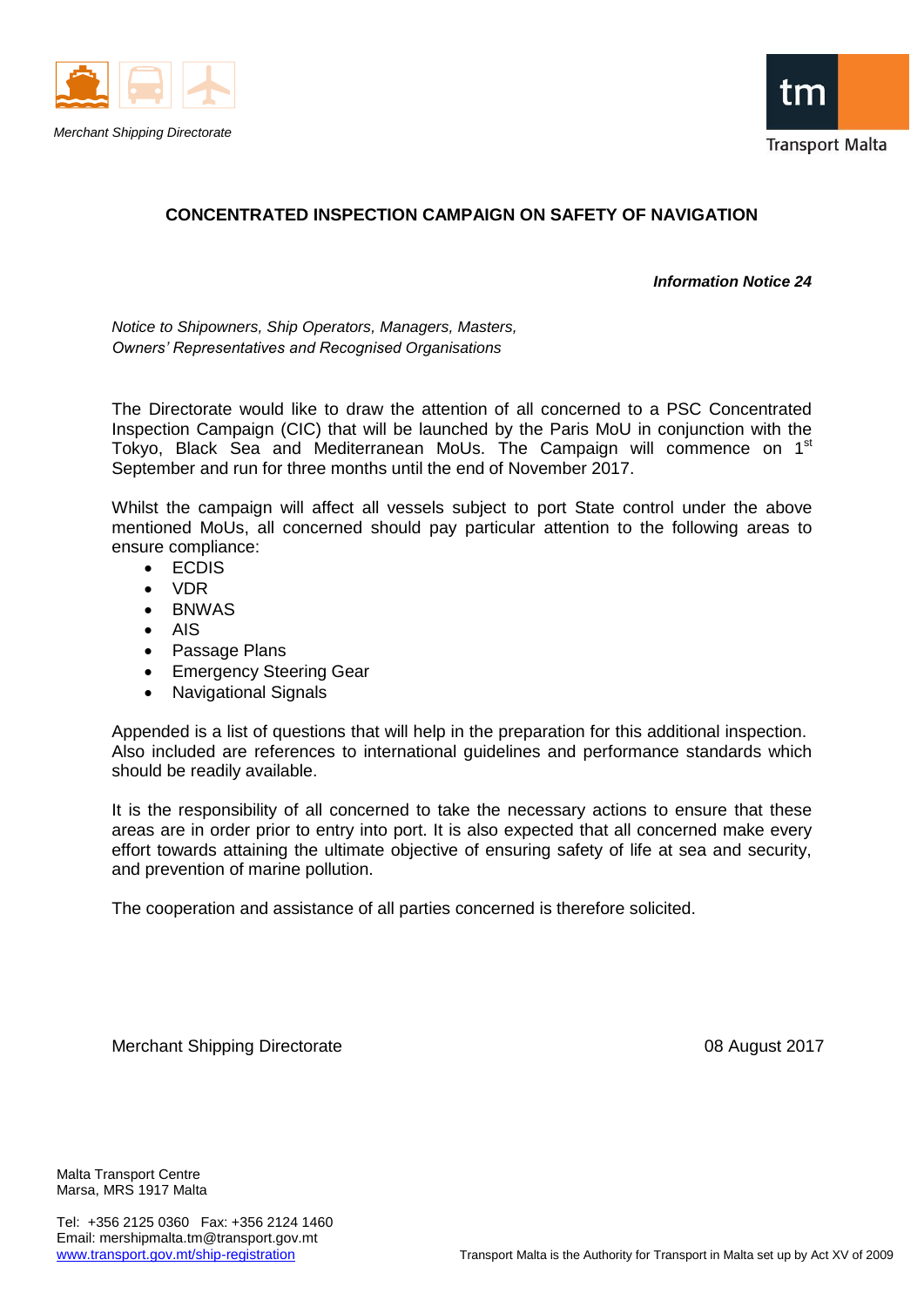



## **QUESTIONNAIRE**

- **1. Is ship's navigation equipment in accordance with its applicable safety certificate?**
- **2. Does the ECDIS have the appropriate up-to-date electronic charts for the intended voyage and is there a suitable back-up arrangement?**
- $\checkmark$  Is the Type Approval Certificate on board?
- $\checkmark$  Is the chart information in ECDIS the latest ENC/SENC standard edition and appropriate for the intended voyage?
- $\checkmark$  Back-up arrangements if charts, are they fully updated?
	- o if secondary ECDIS, is back-up power supply separate from main supply (i.e. separate switchboard)?

## **3. Is there evidence that all watchkeeping officers comply with STCW requirements for ECDIS?**

- $\checkmark$  Ensure CoC has an ECDIS endorsement and no restriction
- $\checkmark$  Ensure availability of documentary evidence on training for the specific type of ECDIS

## **4. Can watchkeeping officers demonstrate familiarization with ECDIS?** Ensure all Officers are:

- $\checkmark$  able to monitor and adjust information including own position, sea area display, mode/orientation, chart date displayed, route monitoring, user-created information layers, contacts (when interfaced with AIS and /or radar tracking) and radar overlay functions (when interfaced)?
- $\checkmark$  able to set alarm parameters for anti-grounding, proximity to contacts and special areas
- have situational awareness while using ECDIS including safe water and proximity of hazards, set and drift, chart data and scale selection, suitability of route, contact detection and management, and integrity of sensors?
- $\checkmark$  familiar with the ECDIS update procedure?
- $\checkmark$  skilful in route designing?

## **5. Can ship's VDR/SVDR record data fully?**

- $\checkmark$  VDR/SVDR annual performance test carried out (+/- 3mths from anniversary of SE)
- $\checkmark$  power provided by main and emergency source of electrical power
- $\checkmark$  request meaning of alarms on VDR/SVDR panel

## **6. Is second and/or third stage remote audible alarm of BNWAS recognized?**

- $\checkmark$  Reset function only located in proper look out positions
- $\checkmark$  Security protection properly kept (key or password known to master alone)
- Check operation of BNWAS by OOW when first stage alarm not reset
- $\checkmark$  Malfunction indication to be powered from a battery maintained supply

## **7. Is the ship's Automatic Identification System transmitting correct particulars?**

#### $\checkmark$  Annual test

- $\checkmark$  Static info correct: MMSI, Call Sign, Name, IMO No., Length & beam, Ship Type, Location
- $\checkmark$  Dynamic info correct: Position, time in UTC, course, speed, heading, Nav. status
- $\checkmark$  Voyage info draught, hazardous cargo (type), destination & ETA
- $\checkmark$  Is navigation info input and updated timely?
- $\checkmark$  Can safety related-messages be sent, received and understood?

Malta Transport Centre Marsa, MRS 1917 Malta

Tel: +356 2125 0360 Fax: +356 2124 1460 Email: mershipmalta.tm@transport.gov.mt